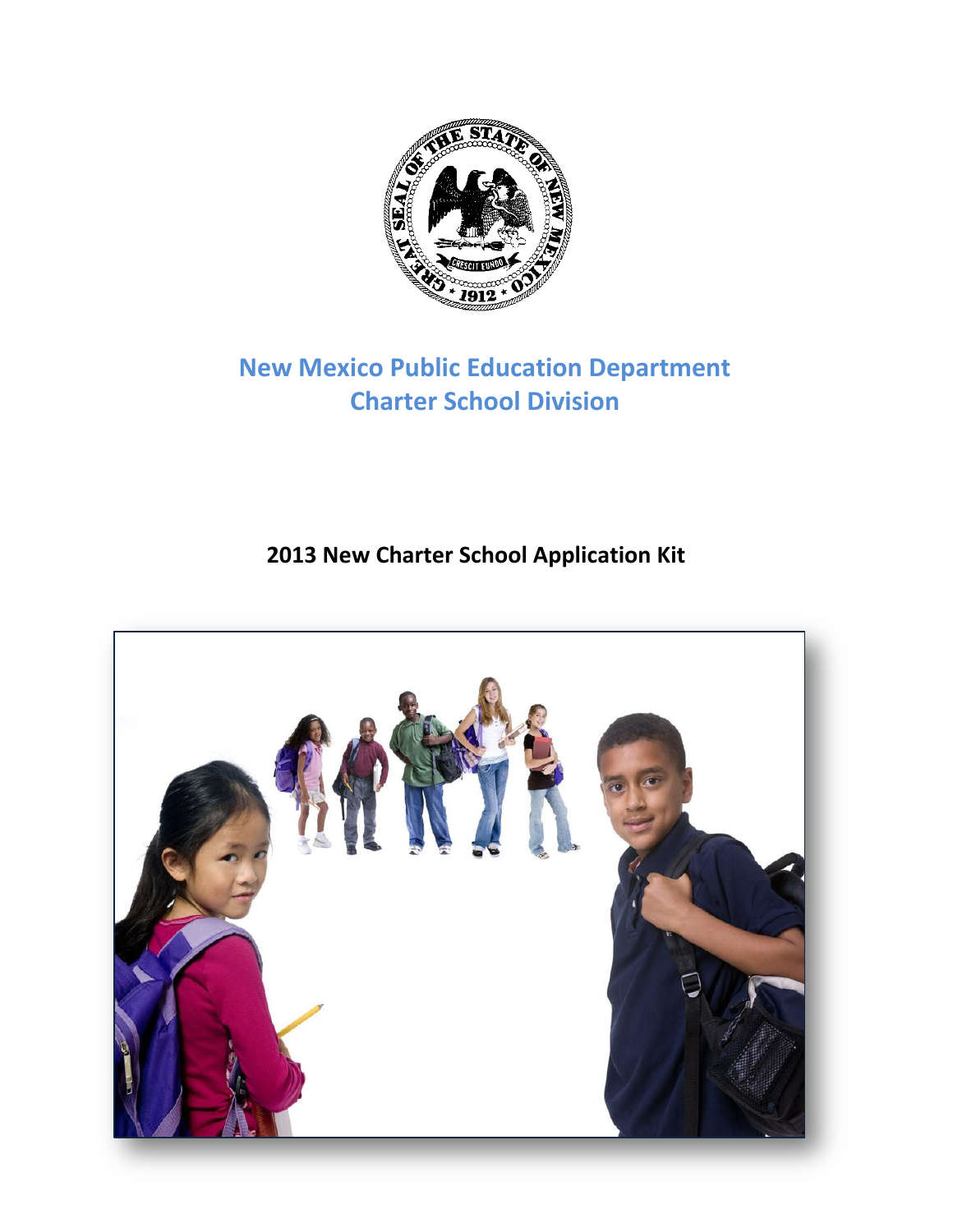### **Part B: Executive Summary**

This section should be two to three pages long and address in a narrative form the following points:

- Your proposed school's name and a description of the targeted student population including key demographic data (academic performance, home languages, special populations) and the targeted geographical area of the proposed school.
- Where the targeted students are most likely attending school currently and why they are expected to choose the proposed charter school for their future educational needs.
- Evidence that there is a community need for a school of this nature in the location proposed. Note: NMSA 1978 § 22-8B-6(L)(5) provides, "[a] chartering authority may approve, approve with conditions or deny an application. *A chartering authority may deny an application if…the application is otherwise contrary to the best interests of the charter school's projected students, the local community or the school district in whose geographic boundaries the charter school applies to operate."* Evidence of community need is required. Specific data and evidence is required in Section V. Therefore, specific statistical information does not need to be provided here.
- The key innovative and unique programmatic features the school will implement to accomplish its mission (non-traditional school year, longer school day, partner organizations, etc.).
- How you project that the school will be more effective than the schools currently serving the targeted student population, or the founder(s)' plans to improve student achievement and exceed the academic performance of these existing public schools in the targeted service area. Provide a brief summary of any data you have to support this assumption.
- Names of all the founders of the proposed school, their background, and expertise.
- If different from the list provided above, the names, background, of the founding governing board.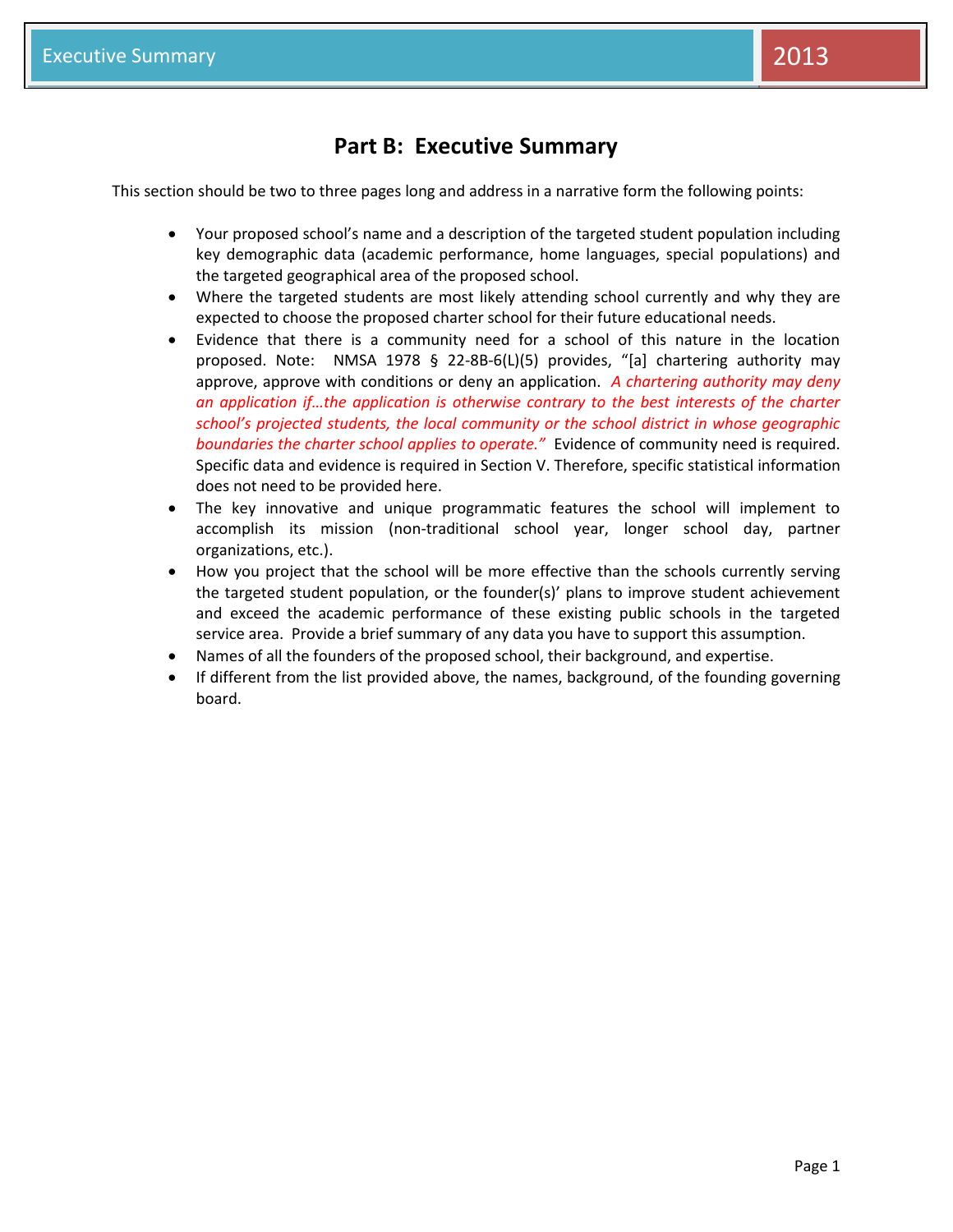#### **To complete the following form, click on the text box and begin to type.**

Executive Summary

*Executive Summary* 

#### EXECUTIVE SUMMARY

#### Our Vision:

\_\_\_\_\_\_\_\_\_\_\_\_\_\_\_\_\_\_\_\_\_\_\_\_\_\_\_\_\_\_\_\_\_\_\_\_\_\_\_\_\_\_\_\_\_\_\_\_\_\_\_\_\_\_\_\_\_\_\_\_\_\_\_\_\_\_\_\_\_\_

*"Everything we do, we believe in Enriching Students' lives to awaken the light that lies within".* 

R.I.S.E., New Mexico will be unlike any other school in the country. R.I.S.E. is an acronym which stands for Relevant, Inspire, Self, and Empower.

The role of today's teacher is overwhelming considering all the challenges faced to meet the needs of our students. Teachers' consistently apply best practices, one to one attention, interventions, and differentiated instructional strategies. Teachers' have many roles including, counselor, nurse, and even parent…..this I know well. This "Top Down" approach, which emphasizes teacher effort, is not working. A multitude of problems, obstacles, and risk factors are hard at work against our children, especially for students in lower socio-economic areas. The focus of this rational and plan is on the solution which ultimately and most productively involves the use of making connections. **Dual purpose instruction**, is a consistent dosage of **not only, "cognitive**" academic skills such as factual, analytical, and evaluative comprehension, and knowledge acquisition, etc, **but also**, **"non-cognitive**" social-emotional skills such as confidence persistence, and resiliency (CPR). The combination of best approaches and paramount skills help then create *motivation*, *self-efficacy* and *empowerment* within the students. This refers to a "Bottom up" approach, where student effort valued. The combination of the best "Top Down" approaches meeting the most effective "Bottom Up" skills combine to help students attain success not only in school but in life. These approaches and skills are introduced, learned, practiced and internalized at RISE, New Mexico, a school unlike any other.

RISE New Mexico's *approach* to teaching these necessary abilities is as valuable as the skills themselves. We teach these skills from a Cultural **R**elevant Pedagogy, which simply means, how to teach. Cultural Relevance at RISE creates a learning environment that acknowledges respects and is representative of the social world of all our students. Cultural relevancy tailors to today's modern students, considering their interests, their interface with technology and their learning styles. We can think of Cultural Relevancy as the gear that propels all the other programs at RISE. This is the culture of today's student.

RISE New Mexico is trully innovative and unique. RISE New Mexico's cognitive and noncognitive curriculum, culture, and programs **I**nspire and provide purpose, meaning and connection to school. RISE inspires by providing knowledge, skills, and attitudes to awaken the light that lies within each student.

To be successful, the range of interaction needs to be so much more than just academic. The ultimate solution lies in this new educational pedagogy, a world which applies best "Top Down" practices of instruction with the best "Bottom Up" skills to where they meet in the middle to build the **S**elf and **E**mpower. Our data in sections E.1 and E.2 will show the need and support, for this model.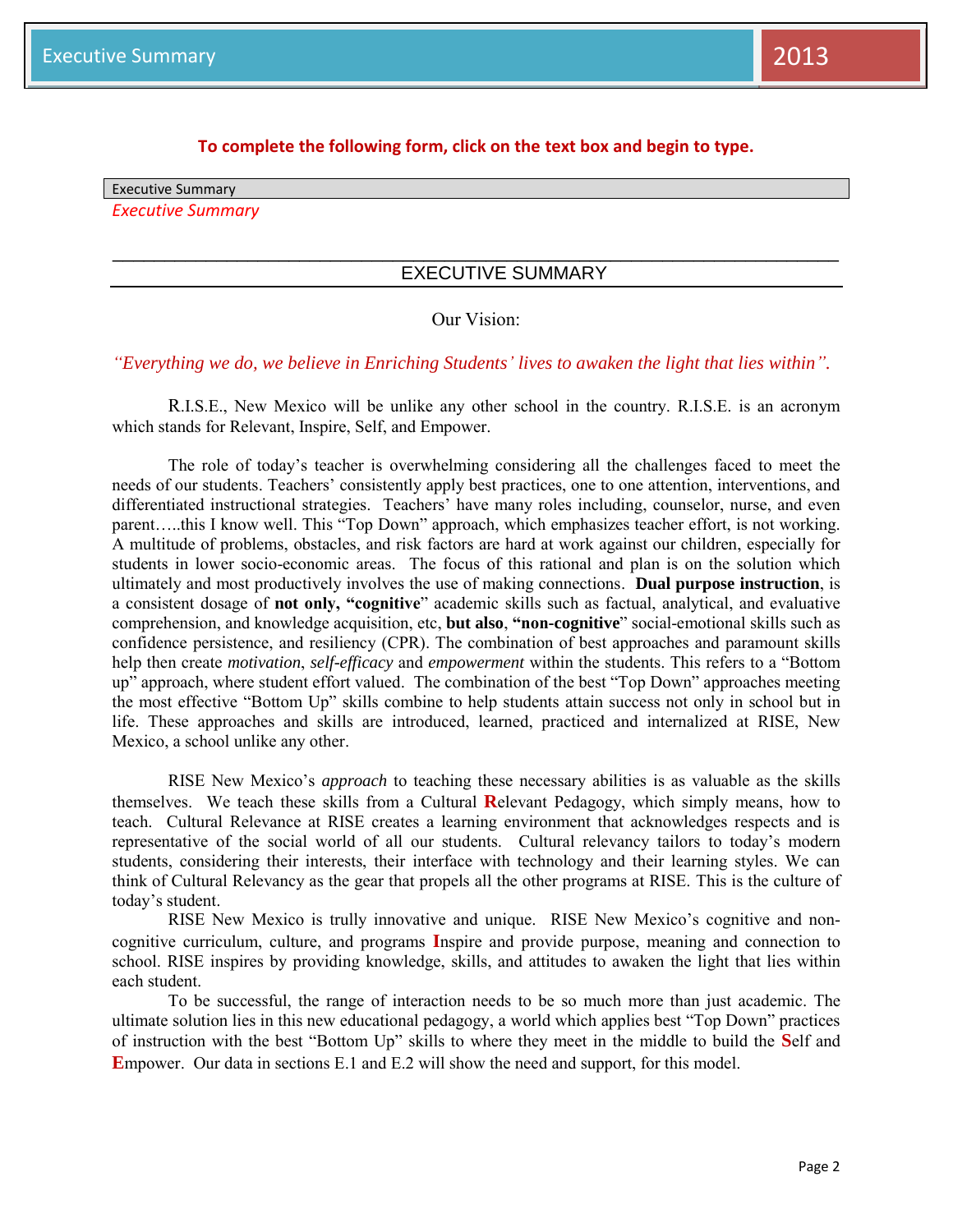State grading for schools in Albuquerque's South Valley are in the D/F range and are continually under state and national averages. Of the 17 Elementary Schools, in the 87121/87105 zip codes, only four schools had an overall grade of "C". The rest of the 13 had either D's or F's. In addition, the number of students who pursue higher levels of education in the 87105/87121 zip codes are lower than other areas. Of the 17 Elementary Schools, currently, there is only one Elementary Charter School in the South Valley, which has a grade of "D".

|                        |       | %          |              |
|------------------------|-------|------------|--------------|
|                        |       | Proficient | % Proficient |
| School                 | Grade | Reading    | Math         |
| <b>Adobe Acres</b>     | F     | 35.5       | 45.5         |
| Alamosa                | D     | 38.9       | 33.5         |
| Armijo                 | D     | 30.4       | 26.2         |
| Atrisco                | F     | 44         | 40.9         |
| Barcelona              | C     | 49.4       | 46.9         |
| El Camino Real         |       |            |              |
| Academy Charter        |       |            |              |
| School                 | D     | 32.7       | 20.1         |
| <b>Kit Carson</b>      | D     | 31.8       | 30.7         |
| Lavaland               | F     | 36.2       | 25.6         |
| Los Padillas           | D     | 35.5       | 22.3         |
| Maryann Binford        | F     | 39.1       | 24.8         |
| Navajo                 | C     | 37.2       | 40.2         |
| Pajarito               | F     | 35.3       | 26.5         |
| Valle Vista            | C     | 34         | 28.9         |
| Carlos Rey             | F     | 31.9       | 33.2         |
| <b>Edward Gonzales</b> | C     | 40.4       | 37.6         |
| Rudolfo Anaya          | D     | 33.1       | 28.6         |
| <b>Mounain View</b>    | D     | 36.2       | 33.7         |

2011 NAEP results for New Mexico demonstrate that the New Mexico is in the bottom 15% of all states/jurisdictions in terms of mathematics and reading achievement.

**By grade 8, only 22% of students are proficient & above in reading and only 24% are proficient and above in mathematics. That places New Mexico in 44th (out of 52) and 45th place nationally in those subjects, respectively.** 

Students in New Mexico, especially lower socio-economic, need a fundamental new approach to connect how these ideas relate to success in school and life. R.I.S.E, New Mexico creates a new way of thinking, and a new approach that puts a stop to the barriers the students have been experiencing in their "reality". RISE will help transform education in New Mexico. New Mexico students need and deserve much more.

RISE New Mexico will show case an effective new approach to education.

**RISE New Mexico is not a traditional school:** The old outdated factory model approach to education simply is not working. We are a fundamental new approach to education: Dual-purpose instruction,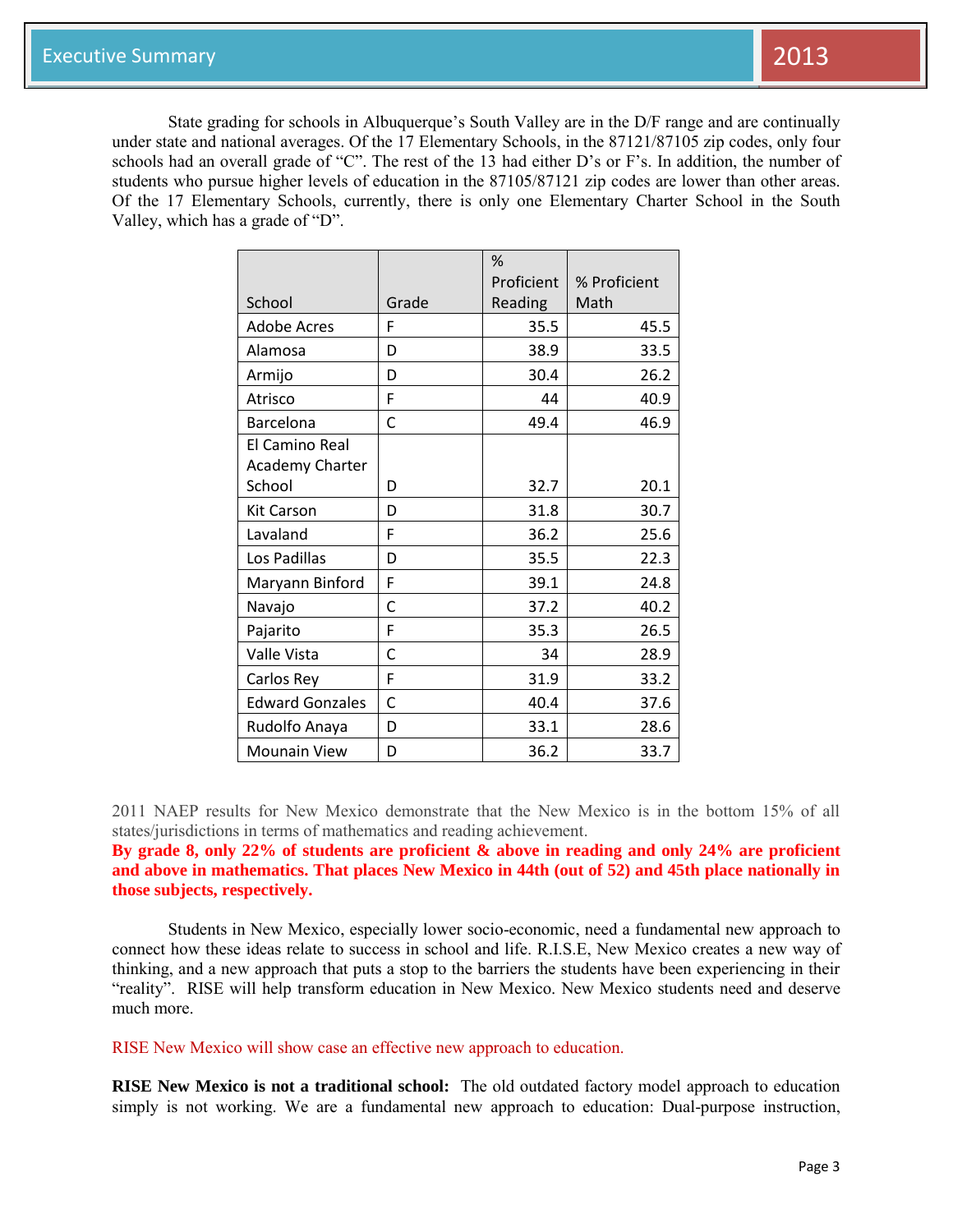teachers' *deliberately* working explicit talk about character strengths such as confidence, perseverance, and resiliency (**CPR**) into every lesson. For example, math teachers to use the character strengths in word problems; and Language Arts teachers use them in classes about Harriet Tubman and the Underground Railroad, etc……. taught from a cultural relevant approach which focuses on today's modern student's interests, talents, and learning styles.

**RISE is not a traditional school with respect to employees too.** In 2011, we set out to make a great school, but we knew back then that we had first to create a place, which was designed to foster that greatness. RISE is a place where incredibly talented individuals, aka "Stunning Colleagues", are empowered to put their best work into the hands of the future, with very little in their way.

Rather than, a hierarchical, command-and-control structure with human "resources" expected to act as increasingly specialized, efficient cogs in a machine designed to do roughly the same thing over and over again.

RISE New Mexico abandons rigid old Employer structures in favor of more dynamic ones that foster increased individual creativity, ownership, autonomy, and connections among not only students but also team members, while helping our school culture, to more quickly and effectively, adapt to changes in today's modern world.

**RISE is more than a school.** We are a philosophy and a belief in New Mexico. We believe in implementing freeing practices not only to our students but also to our employees. Since our inception, this has been incredibly important in providing freedom to shape the school and its business practices and, yet we are a school, but with a hugely expanded focus.

RISE New Mexico students learn how to unlock and tap into their unique capabilities. RISE gives the tools not just for academic but also social and emotional success. RISE New Mexico guides and encourages the use of those tools to build a bridge to a successful and promising future.

RISE builds **S**elf and **E**mpowers, by *deliberately* employing dual purpose instruction which integrates cognitive *and* non cognitive skills development to help all youth succeed in school and life

Both founders having been raised, gone to school, and having taught in Albuquerque's lower socio-economic South Valley, give a familiarity and wealth of experience in understanding the problems, obstacles, daily struggles but also the potential of the students of this culturally rich area. Our experiences in the South Valley have allowed us to discuss with parents, students, and staff working in this area, the need for this RISE. Living in this community, going to the schools, and then aspiring onto schools of higher education give us a genuinely unique perspective and appreciation. We bring a positive attitude, are good examples, and this combined with our genuine interest, tempered by our "challenging" upbringing, is priceless in being aware of the value and potential of the community. Where others may see problems – we see a Golden opportunity. As does Partners for Developing Futures (Partners), is a national non-profit organization whose mission is to foster and strengthen minority entrepreneurial leadership in charter schools serving historically underserved communities. Partners, in collaboration with local philanthropists and community organizations, is launching the Leadership for Excellence, Accountability and Diversity (LEAD: New Mexico) initiative. This initiative will create a pipeline of talented leaders of color in traditional district and charter schools equipped to address the underachievement of urban and rural communities in the State of New Mexico. At RISE New Mexico, we are proud to have received the following recognition for our contributions to the Albuquerque community. Eppie Lopez was selected to become a partner of the first NM cohort for LEAD NM.

Vanessa Lopez: Teacher Bachelor Degree University of New Mexico; Teach for America Corps Member; Multiple subject teaching credential State of California. (Level II) license NM.